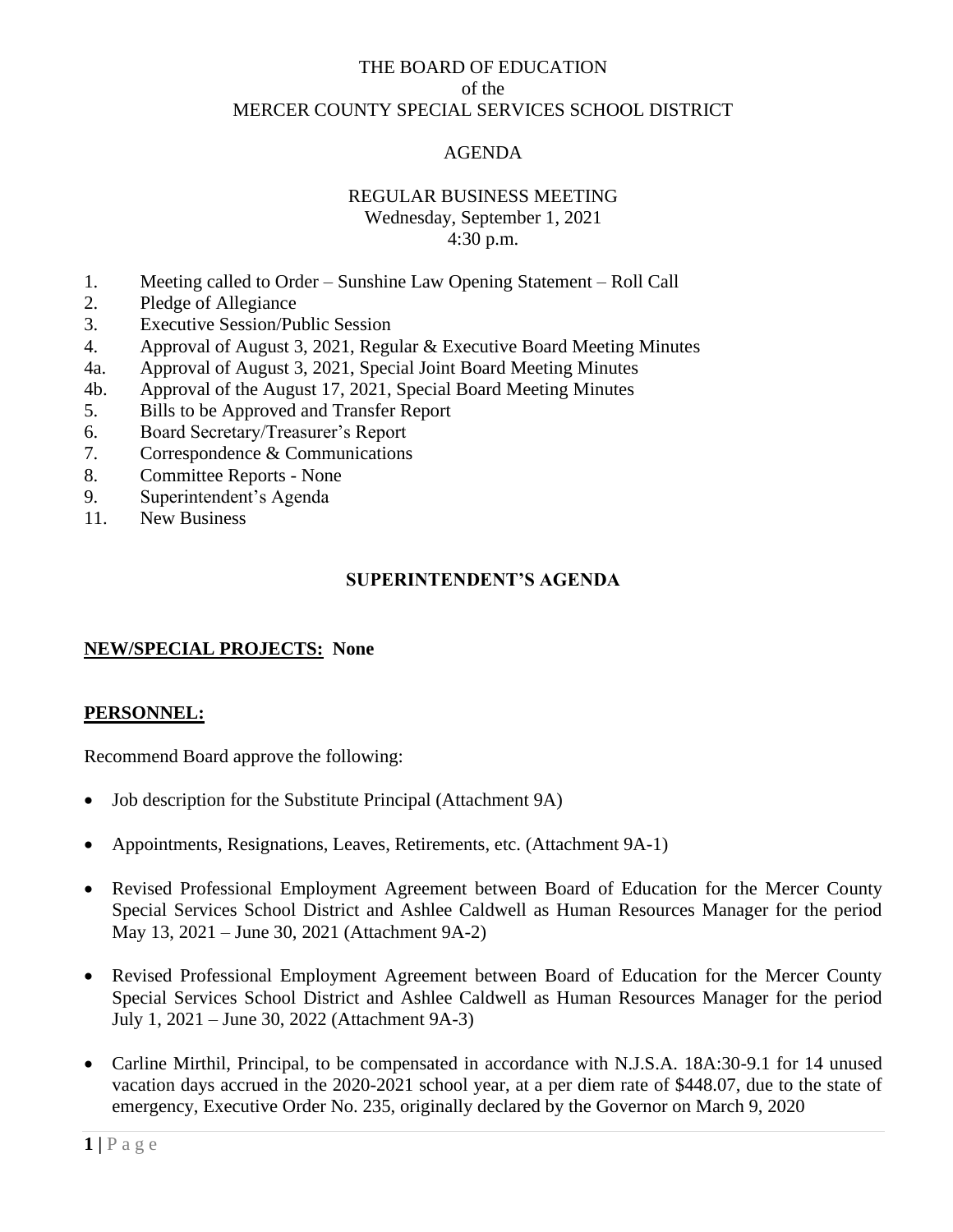## **MISCELLANEOUS:**

- Approve to submit the Special Child Health and Early Intervention Services (SCHEIS) Grant in the amount of \$208,000 to provide partial support for Special Child Health Services (SCHS) Case management for the period July 1, 2021 through June 30, 2022
- Revised and/or New Policies, Regulations, or By-Laws

**First Reading** -- Revised and/or New Policies, Regulations, or By-Laws (Attachment 9B)

**BYLAWS** None

## **POLICIES**

P1648.11 The Road Forward COVID-19 – Health and Safety (M) P8420 Emergency and Crisis Situations (M)

## **REGULATIONS**

None

**Second Reading** -- Revised and/or New Policies, Regulations, or By-Laws

#### **BYLAWS** None

# **POLICIES**

None

# **REGULATIONS**

None

**Abolished** -- Policies, Regulations, or By-Laws (Attachment 9C)

## **BYLAWS**

None

## **POLICIES**

P1648 Restart and Recovery Plan (M) P1648.02 Remote Learning Options for Families (M) P1648.03 Restart and Recovery Plan – Full-Time Remote Instruction (M) P5114 Children Displaced by Domestic Violence P8810 Religious Holidays

## **REGULATIONS**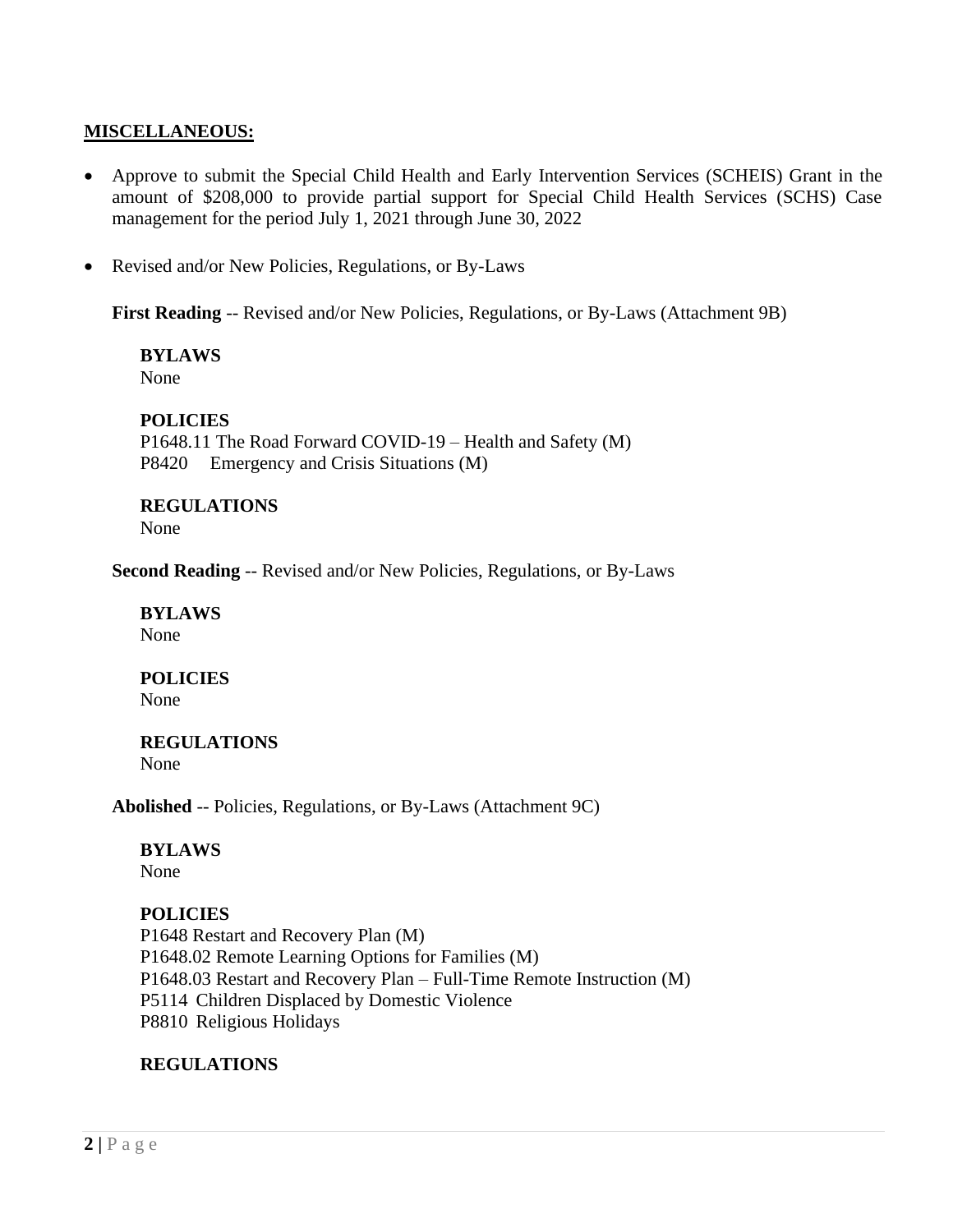# **REPORTS:**

Recommend Board approve the following:

- Fire and Security Drill(s) for the month of August 2021 (Attachment 9D)
- Harassment, Intimidation & Bullying as of August 2021

| <b>Month</b> | <b>Investigations</b> | HIB | <b>Non-HIB</b> |
|--------------|-----------------------|-----|----------------|
| July         |                       |     |                |
| August       |                       |     |                |
| <b>TOTAL</b> |                       |     |                |

• Enrollment Data as of August 2021

|                  | July | Aug | <b>Sep</b> | Oct | <b>Nov</b> | <b>Dec</b> | Jan                     | Feb | Mar | Apr        | May | June |
|------------------|------|-----|------------|-----|------------|------------|-------------------------|-----|-----|------------|-----|------|
| 2020-<br>2021    | 428  | 428 | 496        | 501 | 503        | 505        | 506                     | 502 | 501 | 501        | 502 | 501  |
| $2021 -$<br>2022 | 413  | 413 |            |     |            |            |                         |     |     |            |     |      |
|                  |      |     |            |     |            |            | 07/31/2021<br>(updated) |     |     | 08/31/2021 |     |      |

|                           | 07/31/2021<br>(updated) | 08/31/2021 |
|---------------------------|-------------------------|------------|
| Mercer High School        | 218                     | 218        |
| Mercer Elementary School  | 136                     | 136        |
| <b>Regional Day</b>       |                         |            |
| Joseph F. Cappello School | 59                      | 59         |
| TOTAI:                    |                         |            |

# **NEW BUSINESS**

- a. Approve to accept the Special Child Health and Early Intervention Services (SCHEIS) Grant in the amount of \$208,000 to provide partial support for Special Child Health Services (SCHS) Case Management for the period July 1, 2021 through June 30, 2022.
- b. Staff and Student Travel (Attachment 11-b).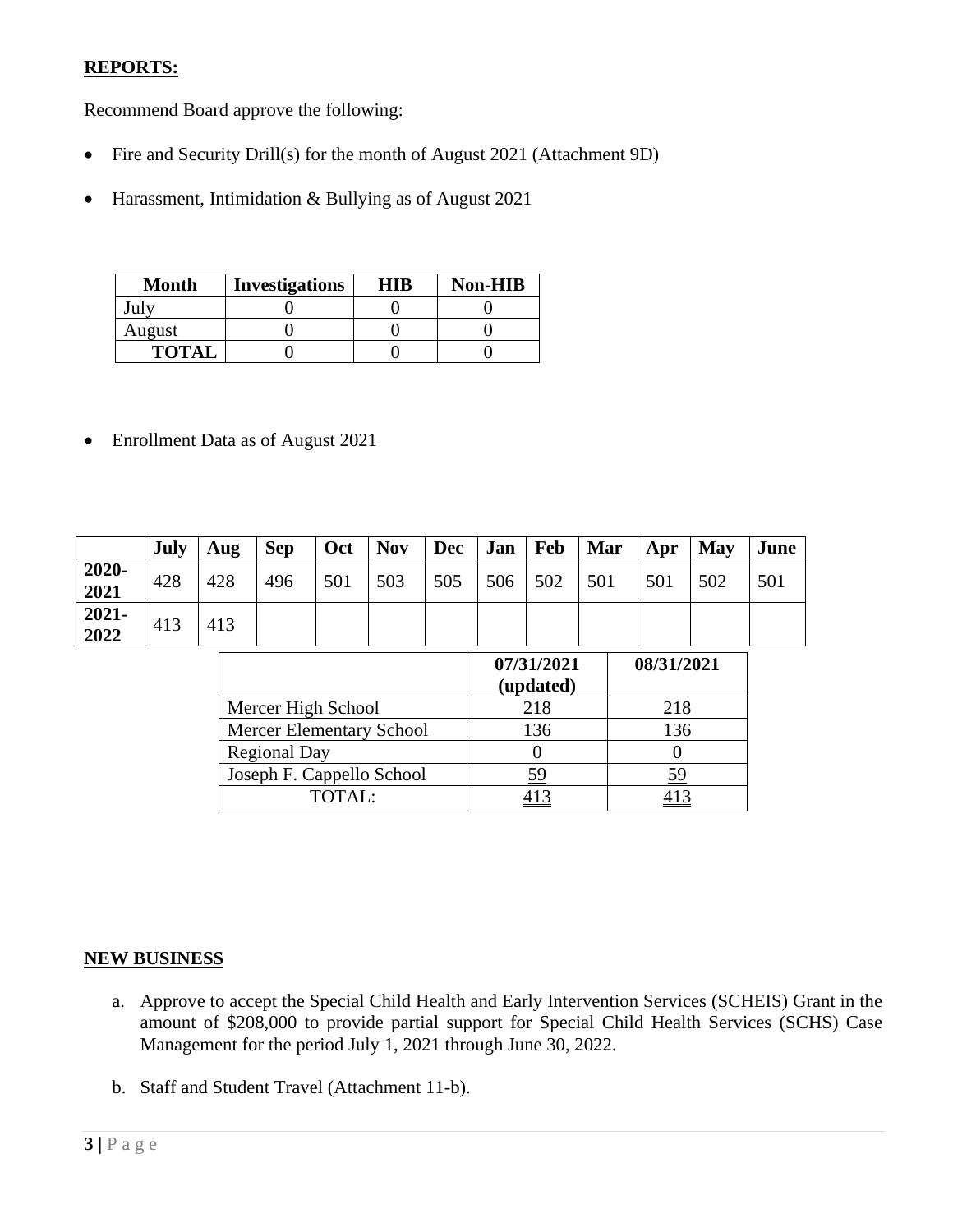- c. Miscellaneous Equipment Disposal List (Attachment 11-c).
- d. Approve Facilities Annual Maintenance Budget amount worksheet M-1 per N.J.A.C.6A:26A to be submitted to the Department of Education County Office and the Mercer County Special Services School District Comprehensive Maintenance Plan Report for the 2022/2023 school year (Attachment 11-d).
- e. Approve the renewal agreement with T-Mobile for Education for the purpose of Mobile Hotspots for students effective September 1, 2021, through August 31, 2022 (Attachment 11-e).
- f. Approve for ACC/AT Vendor Fair on October 12, 2021, for half day Professional Development. The objective is to educate participants about current devices, mounting options, modes of access, available resources and funding options. Our Vendors participating will be Tobii Dynavox, PRC/Saltillo, Logan-Tech, Advancing Opportunities, School Specialty and Adam Krass Consulting. No cost to District.
- g. Approve Handle With Care Behavior Management System, Inc., to provide recertification training for the district staff members who will turnkey train staff in proper restraint handling of the students as per the State of New Jersey guideline. The recertification training is scheduled for Tuesday October 12, 2021. The cost of the training, not to exceed \$3,300., includes \$2,500. for the first ten (10) participants, \$250.00 each for an additional two (2) participants (if necessary) and \$300.00 for additional expenses (mileage, tolls, etc.) (Attachment 11-g).
- h. Approve the Agreement of lunch prices for 2021/2022 School Year:

2021/2022 Breakfast, Lunch & Milk Prices:

| <b>Breakfast</b>         | Student |
|--------------------------|---------|
| Mercer High              | \$Free* |
| Joseph F. Cappello       | \$Free* |
| <b>Mercer Elementary</b> | \$Free* |
| Mercer County Vo-Tech    | \$Free* |
| Rubino Academy           | \$Free* |

2021/2022 Reduced Price Breakfast for all schools will be \$.30

| <b>Lunch</b>             | Student | Adult  |
|--------------------------|---------|--------|
| Mercer High              | \$Free* | \$4.50 |
| Joseph F. Cappello       | \$Free* | \$4.50 |
| <b>Mercer Elementary</b> | \$Free* | \$4.50 |
| Mercer County Vo-Tech    | \$Free* | \$4.50 |
| Rubino Academy           | \$Free* | \$4.50 |

Milk Prices (flavored and un-flavored) will be \$.50